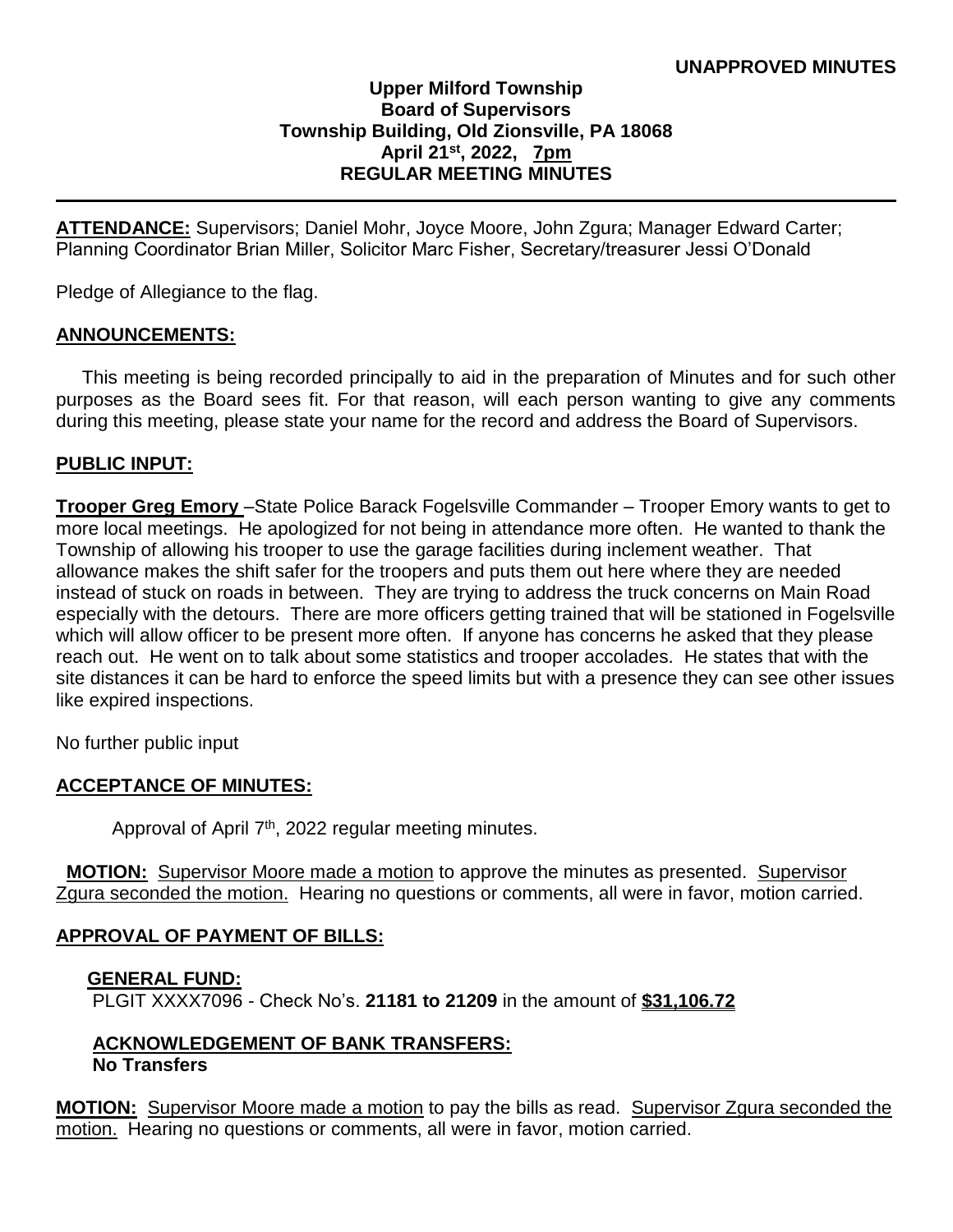# **SOLICITOR'S REPORT:** No Report

## **OLD BUSINESS:**

1.) Buckeye Partners LP, Buckeye Macungie Solar LLC a. Letter from Planning Coordinator Brian Miller

Letter from Brian Miller: I received the attached letter and supporting documents from Erich J. Schock at Fitzpatrick, Lentz & Bubba Attorneys at Law requesting a waiver of the Upper Milford Subdivision and Land Development Ordinance for the Buckeye Macungie Terminal Solar Project. The Project has been through the Land Development review process in Lower Macungie Township. During that review it was noted that the municipal boundary line was inaccurately plotted on the plan and a few of the solar panels and substation were located partially on the Upper Milford side of the accepted municipal boundary line. Since the property that this project takes place on is taxed in Lower Macungie Township I would recommend that Upper Milford defer the Land Development approval to Lower Macungie Township. If you agree by motion I can work with Attorney Schock and Lower Macungie Township on the details of addressing this request.

Buckeye did drop off a full set of plans to the Township.

**MOTION:** Supervisor Moore made a motion to approve the Buckeye Pipeline Land Development request to defer land development to Lower Macungie Township per Brian Miller's letter dated April 6, 2022. Supervisor Zgura seconded the motion. Hearing no questions or comments, all were in favor, motion carried.

## **NEW BUSINESS:**

 1.) Zoning Hearing Board Appointments a. Memo from Manager Carter

With Linda Feiertag resigning from the zoning hearing board, I would ask the board of supervisor to make the following appointments. Appoint, April Schiel who is currently an alternate on the Zoning Hearing Board to fill the remainder of Linda's terms that expires on December 31, 2023. Appoint Michael Gray to fill the Alternate Zoning Hearing Board position held by April Schiel that expires on December 31, 2024.

**MOTION:** Supervisor Moore made a motion to appoint April Schiel to fill the member term expiring December 31<sup>st</sup>, 2023 and Michael Grey to the alternate term expiring December 31, 2024. Supervisor Zgura seconded the motion. Hearing no questions or comments, all were in favor, motion carried.

 2.) Zoning Overlay District – Engelman Tract a. Letter from Planning Coordinator Brian Miller

In working to complete the Coordinated Zoning along Municipal Borders Overlay District the Planning Commission requested that I address two other comments. Comment one dealt with restricting fences in the side yards between dwellings. Working with Marc Fisher and Staff we determined the best way to address that request will be through the Homeowners association requirements and a note on the plan. Marc Fisher will work with us to address this concern prior to a plan being approved.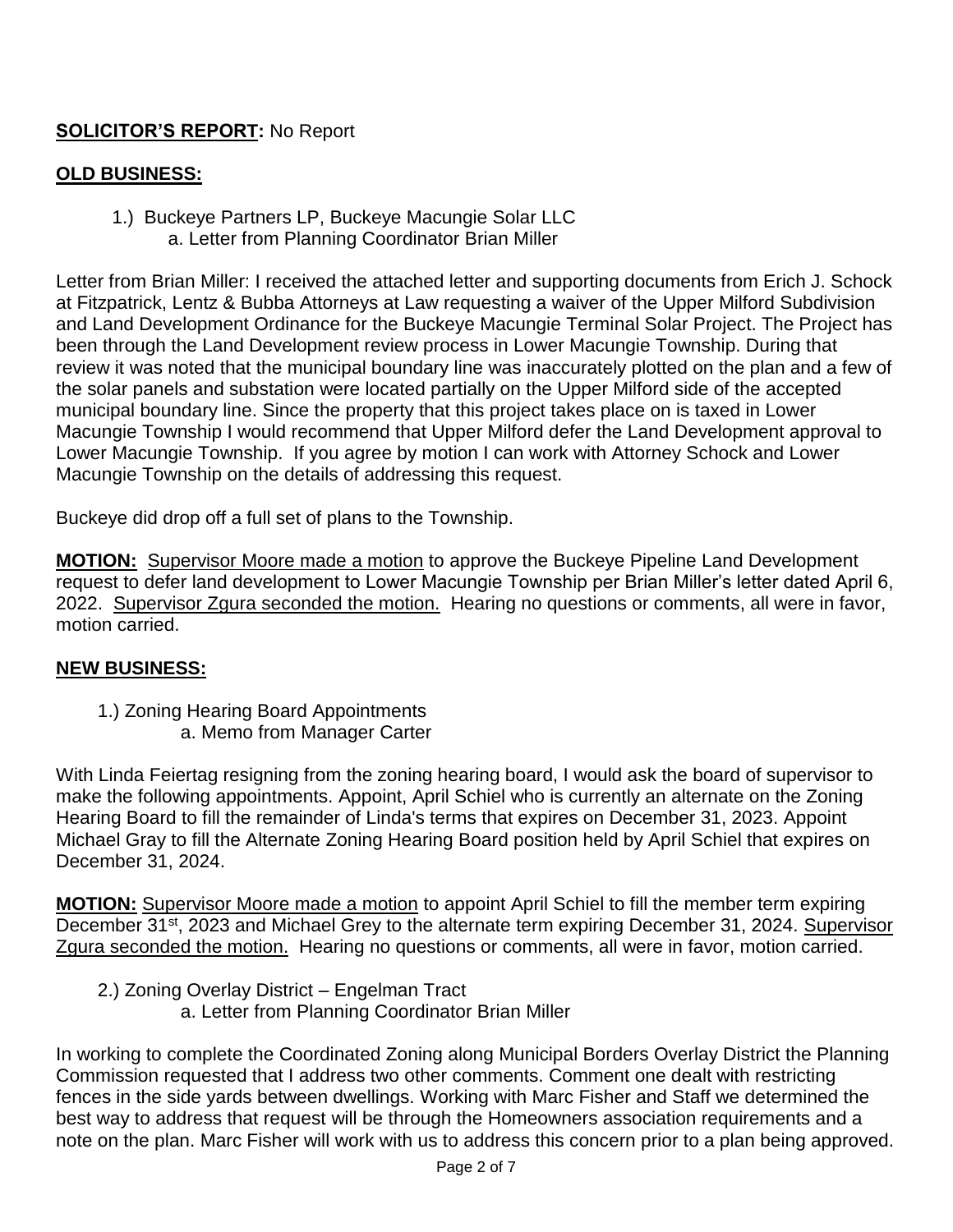The second Planning Commission comment was that Stormwater BMP's required for Plan approval not be placed on any private property other than that owned by the Homeowners Association. After discussion with staff we determined this would be done by adding a section to the proposed ordinance the exact wording will be reviewed by Jeff Ott's Office and Marc Fisher prior to sending the draft out for the review process.

**MOTION:** Supervisor Moore made a motion to authorize Staff to work with the Solicitor to advertise and finalize wording and proceed with the Ordinance. Supervisor Zgura seconded the motion. Hearing no questions or comments, all were in favor, motion carried.

- 3.) Vera Cruz Fire Company Request
	- a. Letter from Vera Cruz Fire Company President

The Citizens' Fire Company of Upper Milford Township is currently making plans to replace our tanker/pumper. However, we currently have a number of loans that are strapping our finances. We are requesting the release of funds from the Major Fire Fighting Fund to eliminate these loans. Currently, we have an outstanding principle balance of \$72,238.43 on our current pumper. Also, there is a principle balance of \$33,746.21 on our command vehicle loan and we also have a principle balance of \$59,168.38 on our SCBA loan. We are asking for a total of \$165,153.02 to pay off these outstanding loans. This will allow us to save our current monthly payment for the purchase of a new truck in approximately (5) five years. Also, this will render us debt free and allow us to ensure our firefighters have the proper equipment to protect this community.

Supervisor Zgura asked questions about the 2020 Audit and the 2021 financial statements show. He asked about a discrepancy of approximately \$66,000. He state these questions need to be answered before he would vote to release money.

Bryan Hamscher stated they spend \$30,486.00 each year in loan payments. He offered to sit down together an look at the financial statements. They need to replace the tanker pumper with a cost of \$600,000 to \$900,000 in today's terms. They have already received a quote of \$900,000.00.

Supervisor Moore asked if the financial statements before them were audited for 2021.

Supervisor Mohr suggested that the reports in front of them don't show the same information.

Treasurer O'Donald asked if the Fire Company was given an Audit report that looked the same as 2020? She suggested they run a report that captures the account balances for their cash accounts.

Phil Casey – He has had audit and none have used Quicken or QuickBooks. He also questions conversations from Fire Officers prior during meetings about using some program money to pay for certain items at the Fire Company.

Jim Krippe – He stated there is a pattern with this company. He remembers conversations about the purchase of the command vehicle. in 2019 Joe Terrible helped the fire company do an audit and maybe he can help.

Colt Hershinger – Asked why the truck needs to be replaced.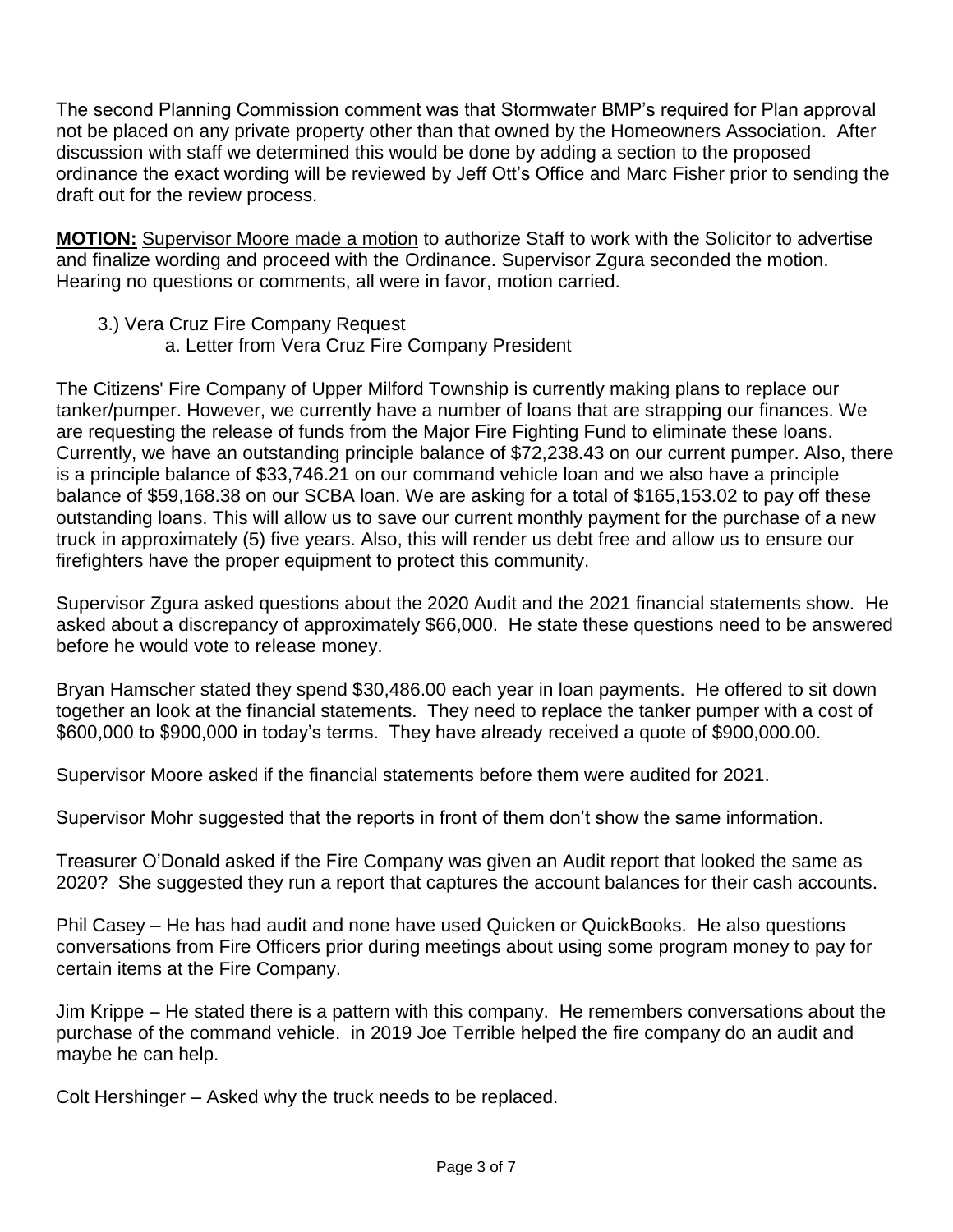Karl Fegley - Chief – stated that due to age and repair history the trucks are out of service and costing the company too much in repairs. The company is looking at the two they have and would like to replace them with one truck. One truck is 1980's and the other is late 80's. They have been used hard.

The Board asked for more information before making a decision.

## **DEP MODULES / SEWAGE PLANNING:** - None

## **PLANNING COMMISSION – OLD BUSINESS:** - None

## **PLANNING COMMISSION – NEW BUSINESS:** None

## **SUBDIVISIONS – IMPROVEMENTS:**

1.) **Brookshire Time Extension** -365 days until 06/08/2023 a. Letter from Brookshire Partners

We are requesting a time extension from June 8, 2022, for the Brookshire Major Subdivision Improvement Agreement dated December 8, 2005. All site infrastructure work has been completed with exception to final wearing course paving, landscaping, and survey requirements to be done upon individual lot completion. Our Bond will automatically be re-issued on September 10, 2022 and will continue to be re-issued until the township accepts dedication and releases the bond. We are anticipating to commence the dedication process this summer with intentions to dedicate prior to the end of this year.

**MOTION:** Supervisor Moore made a motion to approve the time extension until 06/085/2023 for Brookshire Subdivision as requested by Brookshire Partners LLC. Supervisor Zgura seconded the motion. Hearing no questions or comments, all were in favor, motion carried.

2.) **Stone Ridge Estates Time Extension** – 365 days until 06/15/2023 a. Letter from Double D Holdings LLC

Hand written letter from Judy Doddona asking for time extension and confirming the letter of credit has been extended.

**MOTION:** Supervisor Moore made a motion to approve the time extension until 06/15/2023 per letter from Judy Doddona dated April 19, 2022. Supervisor Zgura seconded the motion. Hearing no questions or comments, all were in favor, motion carried

## 3.) **O'Rourke Credit Release No. 2** in the amount of **\$70,350.27**

- a. Letter from Township Engineer Jeffery Ott
- b. Approval for Escrow Account PLGIT7109 Check Number **163** for **\$70,350.27**

In accordance with the request for release of secured funds dated April 12, 2022, we the undersigned hereby certify that the improvements required in connection with the O'Rourke Vineyard and Winery, have been completed to the extent that the security deposit can be reduced by the amount of Seventy Thousand, Three Hundred Fifty Dollars and Twenty-Seven Cents (\$70,350.27) in accordance with the Improvements Agreement dated October 15, 2020. This certificate authorizes Upper Milford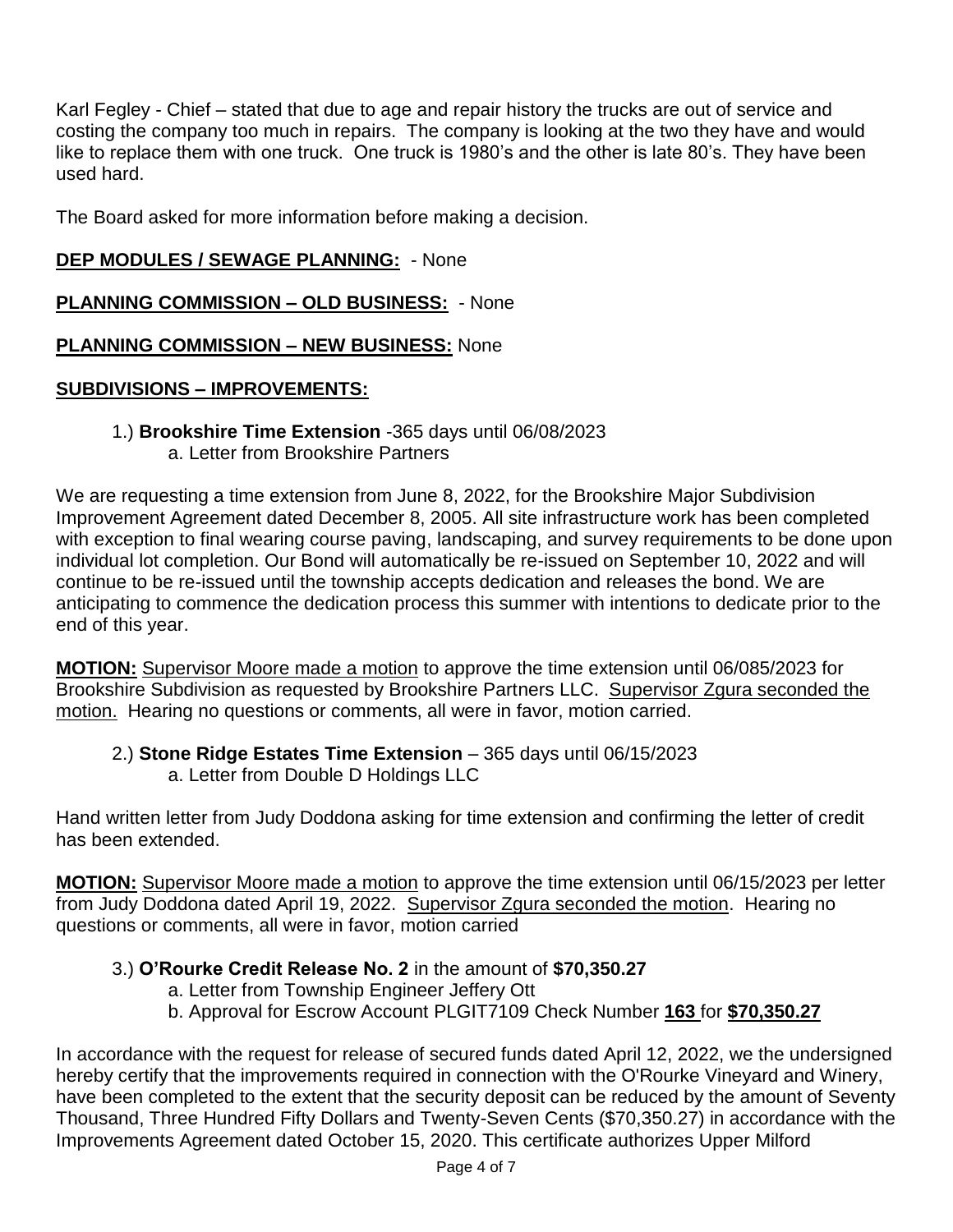Township to reduce said amount, namely Seventy Thousand, Three Hundred Fifty Dollars and Twenty-Seven Cents (\$70,350.27) to owner or such other person as said owner shall designate. This authorization shall not be construed as final acceptance of improvements made to date.

**MOTION:** Supervisor Moore made a motion to approve the escrow release number 2 for the O'Rourke Winery in the amount of \$70,350.27 per Jeffery Ott's letter dated April 18th, 2022. Supervisor Zgura seconded the motion. Hearing no questions or comments, all were in favor motion carried.

**MOTION:** Supervisor Moore made a motion to approve Escrow Check #163 in the amount of \$70,350.27. Supervisor Zgura seconded the motion. Hearing no questions or comments, all were in favor, motion carried.

4.) **Fields at Jasper Ridge Credit Release No. 7** in the amount of **\$22, 325.35** a. Letter from Township Engineer Jeffery Ott

In accordance with the request for release of secured funds dated April 5, 2022, we the undersigned hereby certify that the improvements required in connection with Jasper Ridge, have been completed to the extent that the Irrevocable Letter of Credit can be reduced by the amount of Twenty-Two Thousand, Three Hundred Twenty-Five Dollars and Thirty-Five Cents (\$22,325.35), in accordance with the Subdivision Improvements Agreement dated August 7, 2018. This certificate authorizes the Peoples Security Bank & Trust Company to reduce said amount, namely Twenty-Two Thousand, Three Hundred Twenty-Five Dollars and Thirty-Five Cents (\$22,325.35) to owner or such other person as said owner shall designate. This authorization shall not be construed as final acceptance of improvements made to date.

**MOTION:** Supervisor Moore made a motion to approve credit release number 7 for the Fields at Jasper Ridge in the amount of \$22,325.35 per Jeffery Ott's letter dated April 18th, 2022. Supervisor Zgura seconded the motion. Hearing no questions or comments, all were in favor, motion carried.

# **CORRESPONDENCE:**

1.) Resignation of W. Ashby from Recreation and Open Space Committees a. Emails from W. Ashby

I trust everyone is doing well. I have relocated to Salisbury Township and sadly I will not be able to continue as a member of the Upper Milford Open Space Committee. It's been a true pleasure to work with all of you. Thank you for the opportunity to serve on the Committee, I learned quite a bit from the group.

I have relocated to Salisbury Township and sadly I will not be able to continue as a member of the Parks and Recreation Commission. It's been a true pleasure to work with all of you over the years. If there is every anyway I can help out, I am not far.

**MOTION:** Supervisor Moore made a motion to regretfully accept W. Ashby's resignations and direct staff to thank her. Supervisor Zgura seconded the motion. Hearing no questions or comments, all were in favor, motion carried.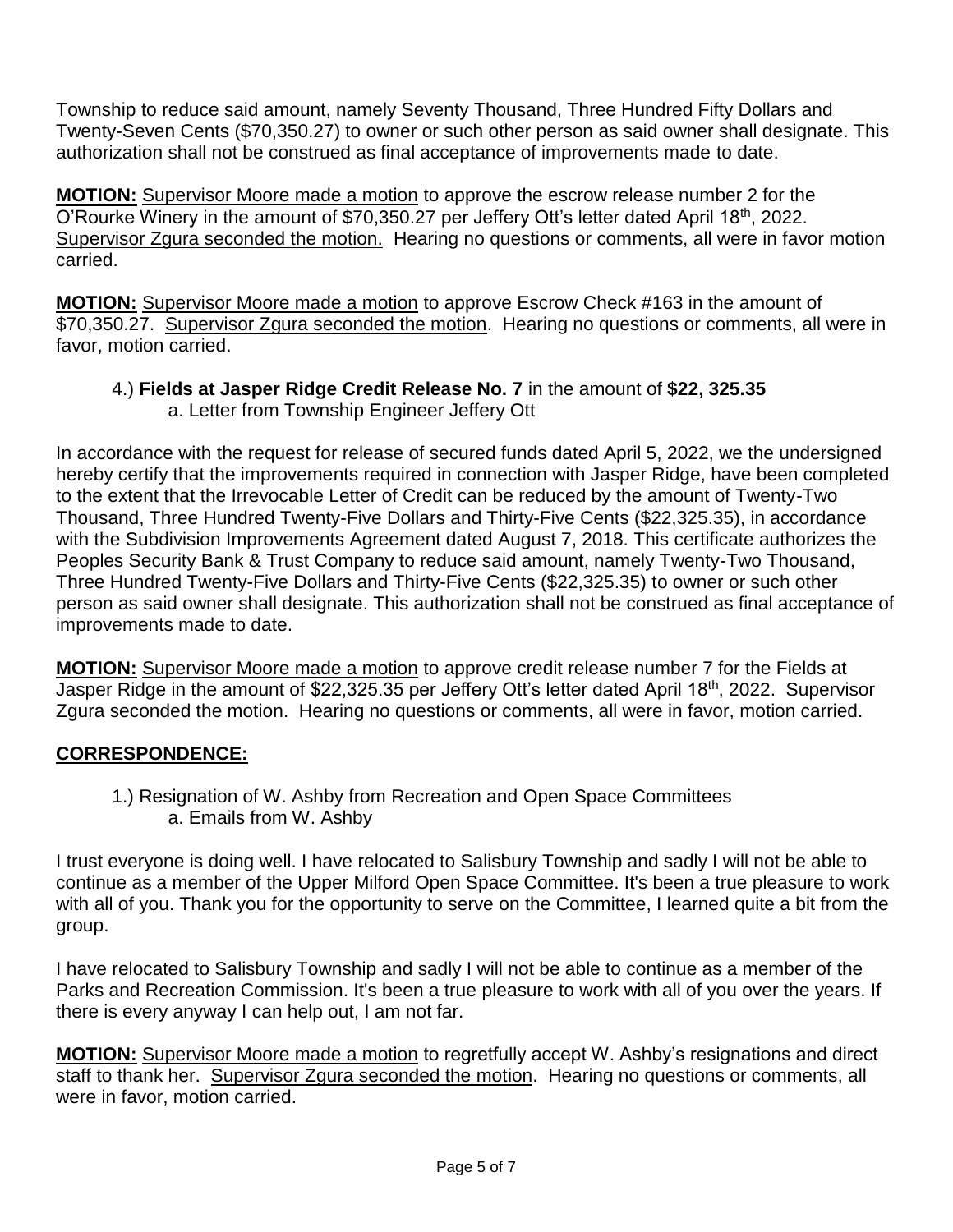2.) Scout Troop 31 request to use parking lot under trees to hold used clothing drive. a. Email from Kelly Fegley

I am reaching out, as Boy Scout Troop 31 would like to have another clothing drive collection like last year. We would have the trailer parked in the township building lot and be able to collect clothing items from the community. We are looking at 5/21 to do this from 9-1. Please let me know if this is ok and if there would be any other information you need.

**MOTION:** Supervisor Moore made a motion to approve the use of the parking lot for Troop 31's used clothing drive on May 21st from 9-1. Supervisor Zgura seconded the motion. Hearing no questions or comments, all were in favor, motion carried.

## **OTHER ISSUES:** - None

# **REPORTS:**

## Emergency Services Committee Report: N/A

Township Emergency Management Coordinator: N/A

Emergency Services Call Report: No Report

Fire Companies: No Report

Emmaus Library: Lisa Marten reported that part of the roof will be replaced soon. To get the family place recognition there was a training conference that was attended and there will be 4 early childhood workshops organized and will happen 1 or 2 times per year after.

Recreation Commission: No Report

## Township Manager:

Bud Carter – Manager Carter followed up with the Turnpike and they will be adding additional no truck signs. No trucks except local deliveries to be posted on Acorn, Chestnut, and Main Rd.

## Supervisors:

John D. Zgura – John showed the Board a sketch of the veteran's memorial. It is very preliminary at this point. Chris Saylor is designing and it will have all branches of military recognized. Saturday is Earth Day is at Emmaus Community Park from 9-11 with recycling and the Clean-up PA from 8:30-12.

Joyce K. Moore – Earth Day Event is being held by the Joint Emmaus/Upper Milford Environmental Advisory Council. She thanked Jessi for all of her hard work.

Daniel J. Mohr – Vera Cruz Community Association had a good turnout for the Egg Hunt. They had donations of peeps and Texas Road house Kids meals coupons in addition to the chocolate bunnies and plastic eggs filled with candy. He thanked the Trooper for the efforts in traffic control.

Jim Krippe asked if there was going to be road work done at the Trivet Dinner. (Manager Carter stated that Road work is part of the TIP)